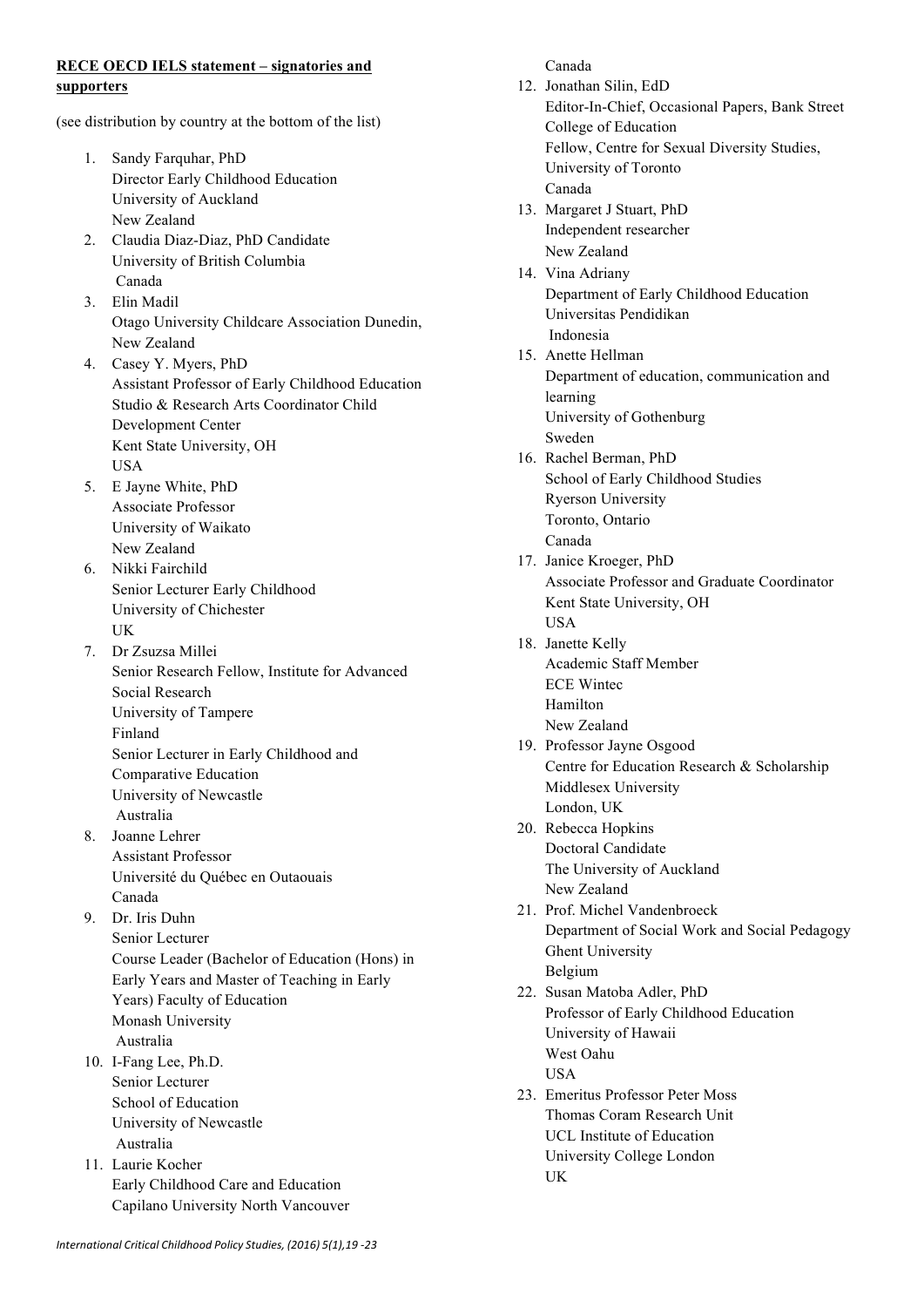- 24. Professor Tamsin Meaney Bergen University College Norway
- 25. Susanna Mantovani Senior Professor of general and Social Pedagogy Dipartimento di Scienze Umane per la formazione Università di Milano-Bicocca Italy
- 26. Lacey Peter, PhD Hunter College of the City University of New York USA
- 27. Chelsea Bailey Chief Play Executive, AnjiPlay International
- 28. Helen May, Phd Professor of Education University of Otago New Zealand
- 29. Antje Bitterberg Instructor - School of Education and Childhood Studies Capilano University Canada
- 30. Michelle Salazar Pérez, PhD Associate Professor of Early Childhood Education New Mexico State University USA
- 31. Suzanne Quinn, PhD SL Early Childhood Studies University of Roehampton, Froebel College, London UK
- 32. Peter Elfer, PhD Principal Lecturer Early Childhood Studies University of Roehampton London UK
- 33. Camilla Eline Andersen Associate Professor Hedmark University of Applied Science Norway
- 34. Ann Merete Otterstad Docent Oslo and Akershus University College of Applied Science Norway
- 35. Cassandra Kotsanas, PhD Research Assistant University of Melbourne Australia
- 36. Leigh O'Brien, Professor Ella Cline Shear School of Education State University of New York at Geneseo **USA**
- 37. Dr Linda Knight School of Early Childhood Queensland University of Technology Australia
- 38. Kathleen Kummen, PhD Coordinator, ECCE Department

School of Education and Childhood Studies Capilano University North Vancouver British Columbia Canada

- 39. Bruce Hurst, PhD Candidate University of Melbourne Australia
- 40. Dr Joanne Ailwood Senior Lecturer School of Education The University of Newcastle Australia
- 41. Monica Lysack Professor, School of Education Sheridan College Oakville, Ontario Canada
- 42. Ilene Berson Professor of Early Childhood University of South Florida USA
- 43. Felicity McArdle, PhD Adjunct Professor, Faculty of Education Queensland University of Technology, Australia
- 44. Yasin Ozturk, PhD Assistant Professor of Early Childhood Education Fatih School of Education Karadeniz Technical University Turkey 45. Amita Gupta
- Professor of Early Childhood Education School of Education, The City College of New York USA
- 46. Sue Robson, PhD Research Fellow, Early Childhood Research Centre University of Roehampton London UK
- 47. Hanne Berit Myrvold Assistant professor Oslo and Akershus University College of Applied Sciences Norway
- 48. Valeria Scacchi Research Officer/Visiting Lecturer Early Childhood Studies University of Roehampton London UK
- 49. Joseph Michael Valente, PhD Assistant Professor The Pennsylvania State University **USA**
- 50. Gail Boldt, PhD Professor, Department of Curriculum and Instruction Program Coordinator, Ph.D. Emphasis in Language, Culture and Society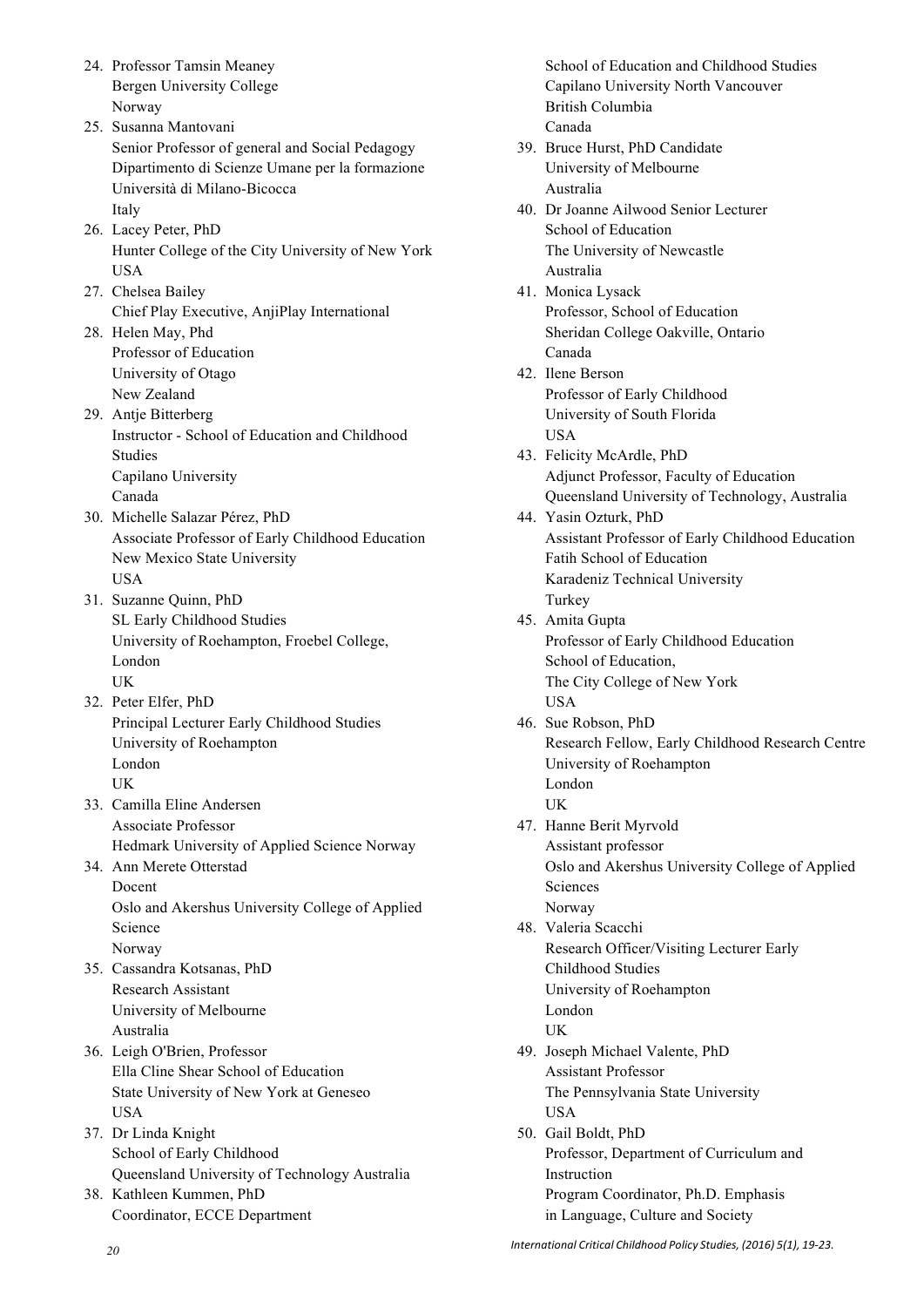Affiliate, Women's, Gender and Sexuality Studies Penn State University USA

- 51. Hanne Berit Myrvold Assistant Professor Oslo and Akershus University College of Applied Sciences Norway
- 52. Melissa Scott Preschool Teacher and Pedagogista, Albuquerque NM USA
- 53. Colette Murray Lecturer, Early Childhood Care and Education Institute of Technology Blanchardstown, Coordinator, Equality and Diversity Early Childhood National Network Dublin, Ireland
- 54. Meghan Fitzgerald-Raimundo, EdD Assistant Professor Borough of Manhattan Community College, City University of New York USA
- 55. Wendy Scott OBE Former Adviser, Department for Education and Skills Peter House **Braithwaite** Keswick, Cumbria, CA12 5SY UK
- 56. Dr Sarah O'Flynn Principal Lecturer, Special and Inclusive Education School of Education University of Roehampton London UK
- 57. Sue Palmer Literacy specialist, author of 'Toxic Childhood' Chair of Upstart Scotland UK
- 58. Professor Debbie Epstein Professor of Cultural Studies in Education School of Education University of Roehampton London UK
- 59. Diti Hill-Denee Honorary Research Fellow University of Auckland New Zealand
- 60. Veronica Pacini-Ketchabaw, PhD Professor of Early Childhood Education Faculty of Education Western University Canada
- 61. WONG, Kit-mei Betty Assistant Professor, Department of Early

Childhood Education The Education University of Hong Kong Hong Kong

- 62. Dr Elizabeth Dunphy Senior Lecturer, Early Childhood Education Institute of Education Dublin City University Ireland
- 63. Maggie MacLure, Professor of Education Faculty of Education Manchester Metropolitan University UK
- 64. Kenya Wolff, PhD Assistant Professor, Early Childhood Education University of Mississippi **USA**
- 65. Cinthya M Saavedra, PhD Associate Professor, Bilingual/ESL Education Department of Bilingual & Literacy Studies University of Texas Rio Grande Valley USA
- 66. Mara Sapon-Shevin Professor of Inclusive Education Syracuse University New York USA
- 67. Mariana Souto-Manning, PhD Associate Professor of Early Childhood Education Teachers College, Columbia University USA
- 68. Marcela Montserrat Fonseca Bustos Assistant Professor College of Applied Sciences Oslo and Akershus University Norway
- 69. Dr Marie-Pierre Moreau Reader in Sociology of Education Director, RISE research centre (Research in Inequalities Societies and Education) School of Education University of Roehampton London UK
- 70. Chao-Ling Tseng University of Wisconsin-Madison **USA**
- 71. Olivera Kamenarac Doctoral Candidate University of Waikato New Zealand
- 72. Adrian Marsh, PhD Researcher in Romani Studies Turkey
- 73. Sigrid Brogaard Clausen Programme Convenor, BA Early Childhood Studies School of Education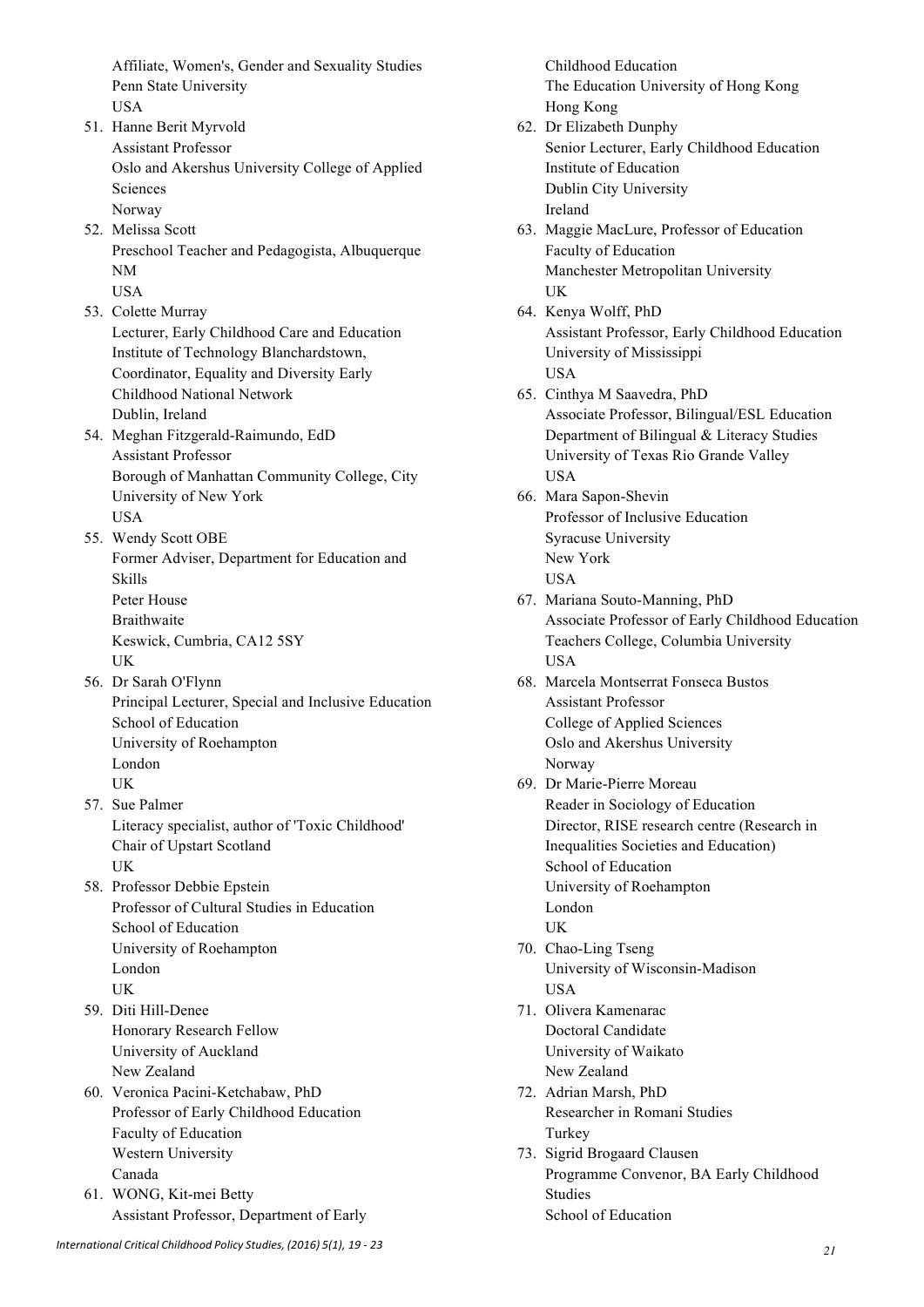University of Roehampton London **IK** 

- 74. Yordanka Valkanova, PhD Senior Lecturer in Childhood Studies Canterbury Christ Church University UK
- 75. Richard Johnson, PhD Professor, College of Education University of Hawaii USA
- 76. Ninni Sandvik Professor Østfold University College Norway
- 77. Dr Red Ruby Scarlet, Creative Director MultiVerse & Social Justice In Early Childhood Sydney Australia
- 78. Dr Christa Preissing Internationale Akademie / Institut für den Situationsansatz Berlin Germany
- 79. Mark Nagasawa, PhD Assistant Professor Erikson Institute, graduate school in child development Chicago Ill, USA
- 80. Soula Mitakidou Professor, Primary Education Department Aristotle University of Thessaloniki Greece
- 81. Gunilla Dahlberg Professor emerita Stockholm University Sweden
- 82. Inibehe Ekanem PhD student, Early Childhood Research Centre University of Roehampton, London, UK University of Uyo Nigeria
- 83. Professor Lea Pulkkinen Chair, Haukkala Foundation Helsinki Finland
- 84. Kristen Nawrotzki, PhD Pädagogische Hochschule Heidelberg Heidelberg Germany
- 85. Elizabeth Erwin Professor, Montclair State University Department of Early Childhood Elementary and

Literacy Education New Jersey USA 86. Dasha Shalimo Professor, Early Childhood Education Faculty of Applied Health and Community Studies Sheridan Institute of Technology and Advanced Learning Ontario Canada 87. Jen Davy Early Childhood Teacher Otago University Childcare Association, New Zealand 88. Vicky Hutchin Independent Early Childhood Education consultant with a special interest in assessment in early childhood education UK 89. Dr Karen Watson Lecturer Early Childhood University Of Newcastle Australia 90. Dr. Patrick J. Lewis Professor Early Childhood Education, Elementary Program Chair Editor, in education Faculty of Education University of Regina, Canada 91. Andrea Yankah Student, Early Childhood Studies University of Roehampton London UK 92. Sheri L. Leafgren, PhD Associate Professor/Early Childhood Education Program Coordinator Department of Teacher Education Miami University USA 93. Michael O'Loughlin Professor, Educaton and Clinical Psychology Adelphi University, NY USA 94. Christine Marmé Thompson Professor, School of Visual Arts Penn State University, PA USA 95. Simone Lehr Early Childhood Teacher Otago University Childcare Association New Zealand 96. Rachel Brophy Professor, School of Early Childhood George Brown College Toronto Canada